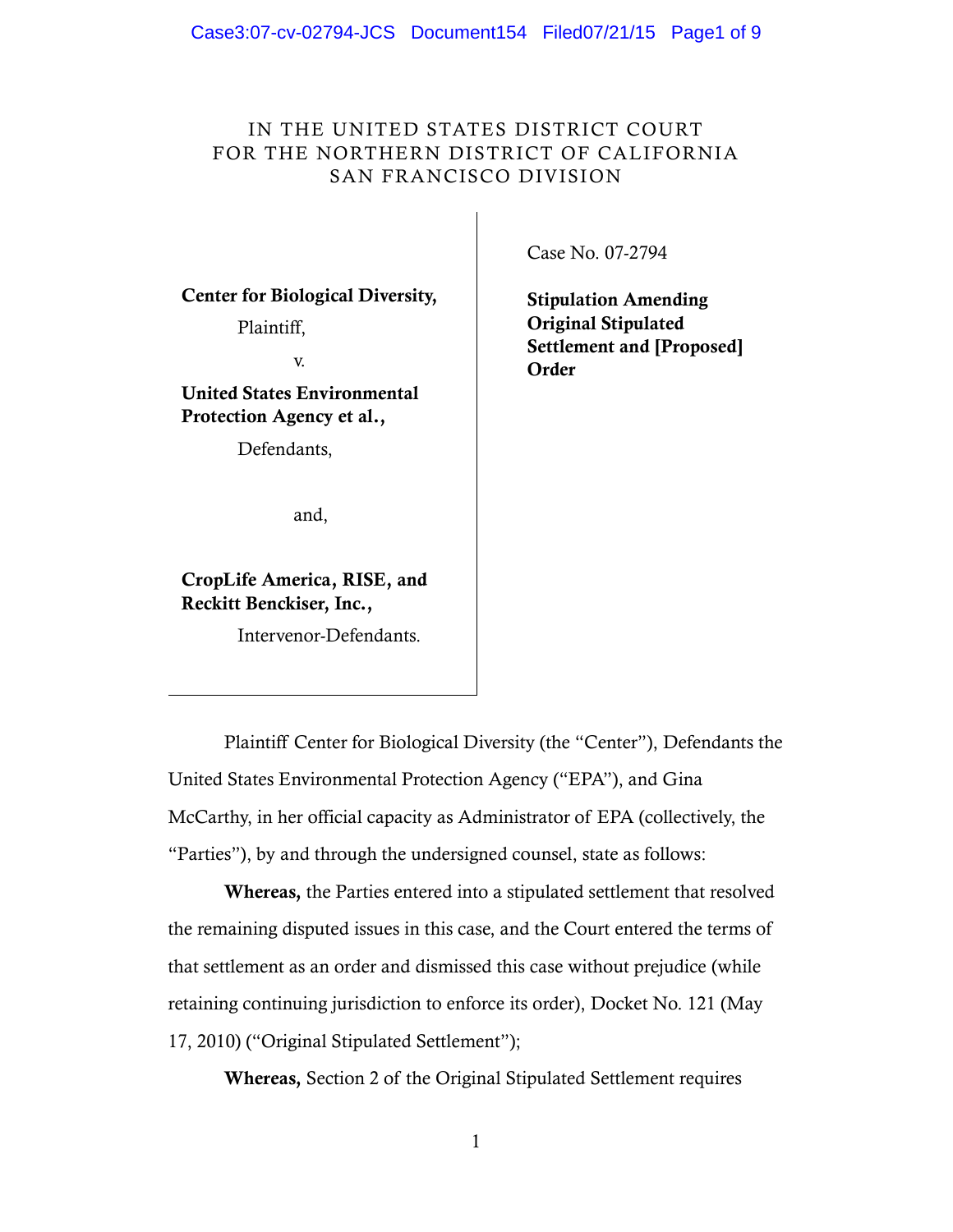## Case3:07-cv-02794-JCS Document154 Filed07/21/15 Page2 of 9

 EPA to complete effects determinations and, as appropriate, initiate consultation with the U.S. Fish and Wildlife Service ("FWS") under the Endangered Species Act ("ESA") on the potential effects of 75 pesticides to certain species in the San Francisco Bay area over a four and one-half year period (that has since been extended);

 **Whereas**, through June 30, 2013, EPA issued effects determinations and initiated consultation, where appropriate, for 59 of the 75 pesticides;

 United States Department of Commerce, and the United States Department of Agriculture ("USDA") had previously asked the National Academy of Sciences ("NAS") to evaluate the differing risk assessment approaches used by these agencies to identify the potential effects of pesticides on threatened and **Whereas,** EPA, the United States Department of the Interior, the endangered species;

 **Whereas,** the NAS responded to that request on April 30, 2013 by issuing a report entitled "Assessing Risks to Endangered and Threatened Species from Pesticides" (the "NAS report");

 **Whereas,** the NAS report suggests, *inter alia*, that EPA, FWS, and the National Marine Fisheries Service ("NMFS") take a common approach to assessing the potential effects of pesticides on threatened and endangered species to facilitate coordination among federal agencies;

 close cooperation to evaluate and implement the recommendations made by the NAS report, including through the application of the November 2013 Interim Approaches for National Level Pesticide Endangered Species Act Assessments Based on the Recommendations of the National Academy of Sciences April 2013 Report ("Interim Approaches") on an interim basis for ESA analyses of a specific subset of five pesticides (chlorpyrifos, diazinon, **Whereas,** EPA, FWS, NMFS, and the USDA are now working in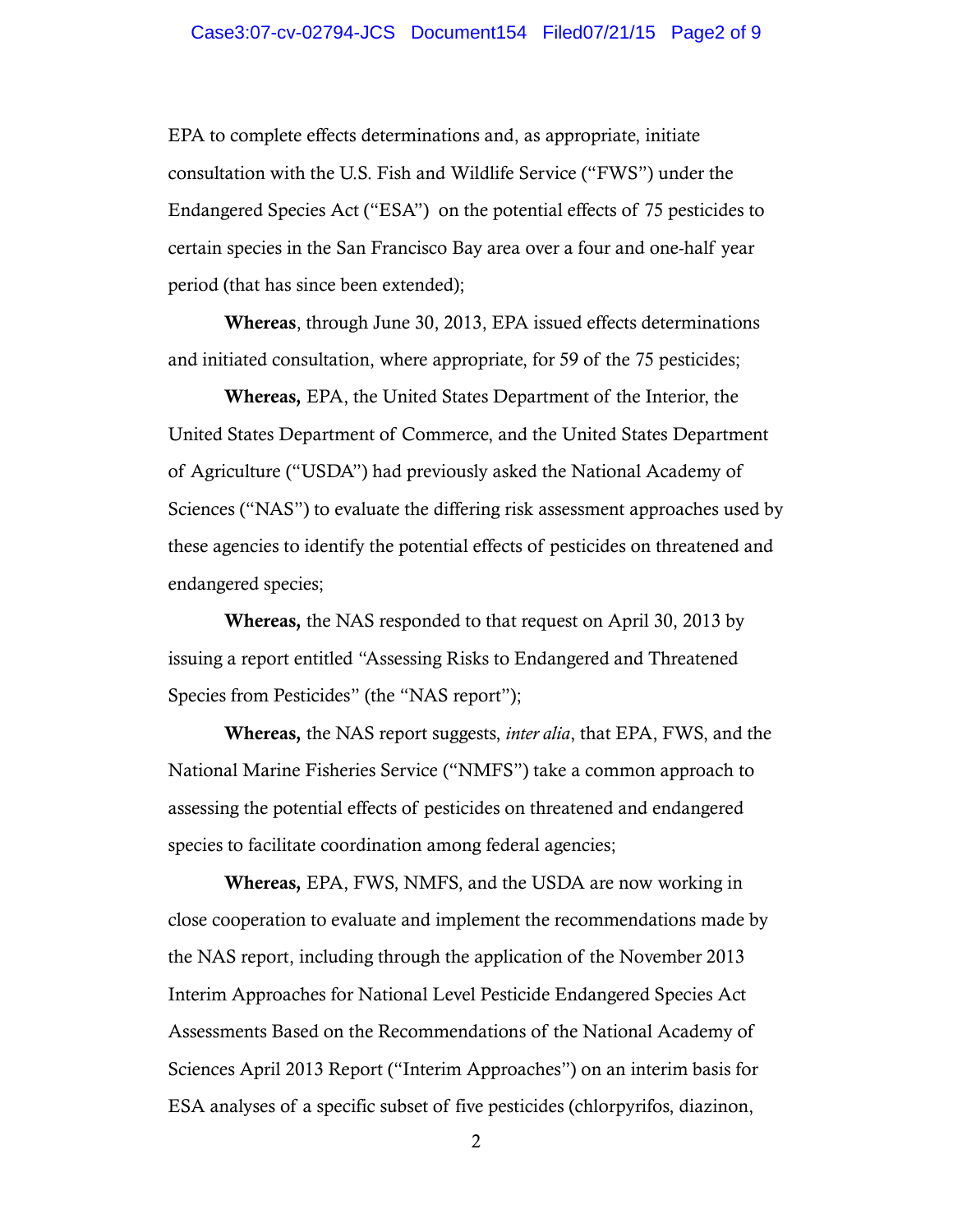malathion, carbaryl, and methomyl);

 **Whereas,** based on the findings in the NAS report and the work done so far by the agencies to implement the recommendations in that report, the Parties now agree that it would be more efficient for EPA to assess and initiate any required consultations with FWS or the National Marine Fisheries Service (NMFS), as appropriate, on the potential effects that pesticides have on threatened and endangered species nationwide, instead of limiting effects determinations and consultations only to potential effects on San Francisco Bay area species;

 **Whereas,** the agencies intend to proceed with nationwide ESA evaluations in a phased, iterative process, taking into account input received and lessons learned from the initial efforts to work with the Interim Approaches, and maintaining flexibility to pursue processes or methodologies not part of the Interim Approaches;

 **Whereas,** EPA is working to complete a nationwide evaluation of the effects of four pesticides–atrazine, simazine, propazine and glyphosate–on threatened and endangered species in connection with registration review under the Federal Insecticide, Fungicide and Rodenticide Act ("FIFRA")

 **Whereas,** EPA expects to complete effects determinations and initiate any necessary nationwide ESA consultations for these four pesticides by June 30, 2020;

 **Whereas,** the Parties agree that it would be more efficient to complete nationwide effects determinations and consultations on the four pesticides instead of completing effects and consultations on the remaining 16 pesticides that are limited to the San Francisco Bay Area species;

 **Whereas,** the Parties have now devised this stipulation to amend the Original Stipulated Settlement so that EPA can complete nationwide effects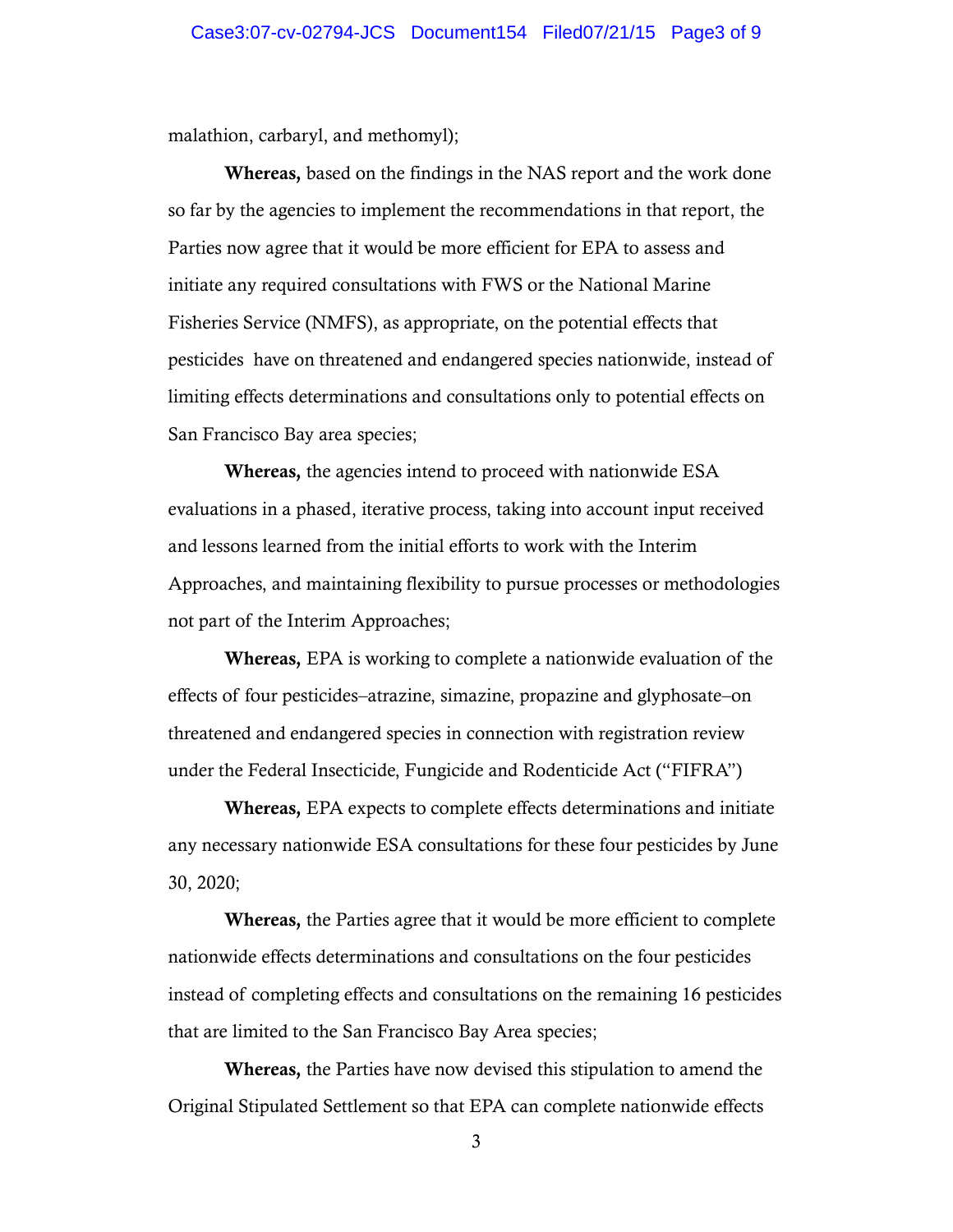determinations and initiate any necessary consultations on the four pesticides, as described above, but this stipulation will still require EPA to complete the remaining 16 effects determinations on the San Francisco Bay Area species if it is not able to complete nationwide consultations on the four pesticides (although the schedule for such San Francisco Bay Area effects determinations would be extended);

 **Whereas,** the Parties reserved the right to ask this Court to modify the Original Stipulated Settlement "because of EPA's and the FWS's ongoing actions to comply with the ESA, to meet the requirements of other federal agencies or departments, or to deal with circumstances not presently anticipated", Original Stipulated Settlement § 14; and,

 Industry for a Sound Environment (RISE) take no position on and Intervenor-Defendant Reckitt Benckiser, Inc., does not object to the relief **Whereas**, Intervenor-Defendants CropLife America, Responsible sought by this stipulation;

# **Now, therefore, the Parties stipulate to amend the Original Stipulated Settlement as follows:**

 out in section 2 of the Original Stipulated Settlement is hereby suspended to allow EPA to conduct nationwide effects determination and initiate any necessary consultations on atrazine, simazine, propazine and glyphosate. 1. The schedule for the remaining 16 effects determinations set

 and no provision of this Stipulation requires (or shall be construed to require) EPA to complete any such nationwide effects determinations or initiate consultation on the schedule set out above in the "whereas" clauses. 2. No provision of this Stipulation requires (or shall be construed to require) EPA to complete nationwide effects determinations and initiate any necessary consultations on atrazine, simazine, propazine and glyphosate,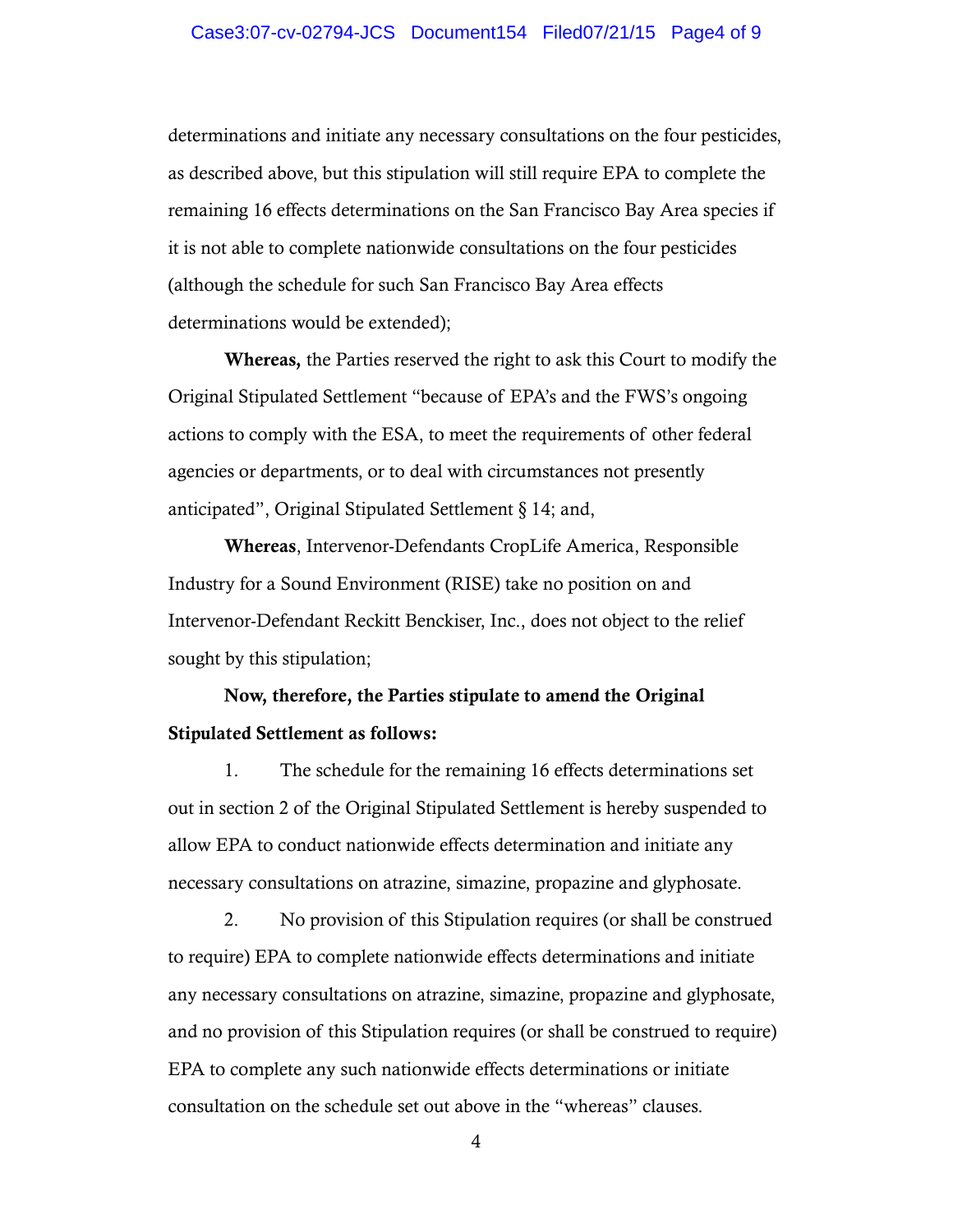#### Case3:07-cv-02794-JCS Document154 Filed07/21/15 Page5 of 9

3. effects determinations and initiates any necessary consultations on the effects of atrazine, simazine, propazine and glyphosate on the schedule set out above in the "whereas" clauses, then EPA shall be deemed to have discharged its obligation to complete the required remaining 16 effects determinations and initiate any necessary consultation on San Francisco Bay Area species under the terms of the Original Stipulated Settlement, and the completion of consultation pursuant to Service regulations (including any EPA no effect glyphosate shall terminate injunctive relief for the remaining 16 pesticides under the terms of the Original Stipulated Settlement. While it is not obligated to do so, if EPA completes nationwide determinations, where applicable) for atrazine, simazine, propazine and

4. Alternatively, if:

 and initiate any necessary consultations on atrazine, simazine, propazine and glyphosate on the schedule set out above in the "whereas" clauses; (a) EPA does not complete nationwide effects determinations

(b) EPA concludes (based on further review of these issues) that nationwide effects determinations and consultations are no longer appropriate; or,

 estimated schedule described below in Paragraph 5, (c) EPA does not complete the interim benchmarks on the

then:

 Defendants, the Parties shall meet and confer at the earliest available opportunity to discuss whether it is appropriate for EPA to complete the effects determinations and initiate any appropriate consultation on the potential effects to the San Francisco Bay Area species as described (1) at the request of either the Center or the Federal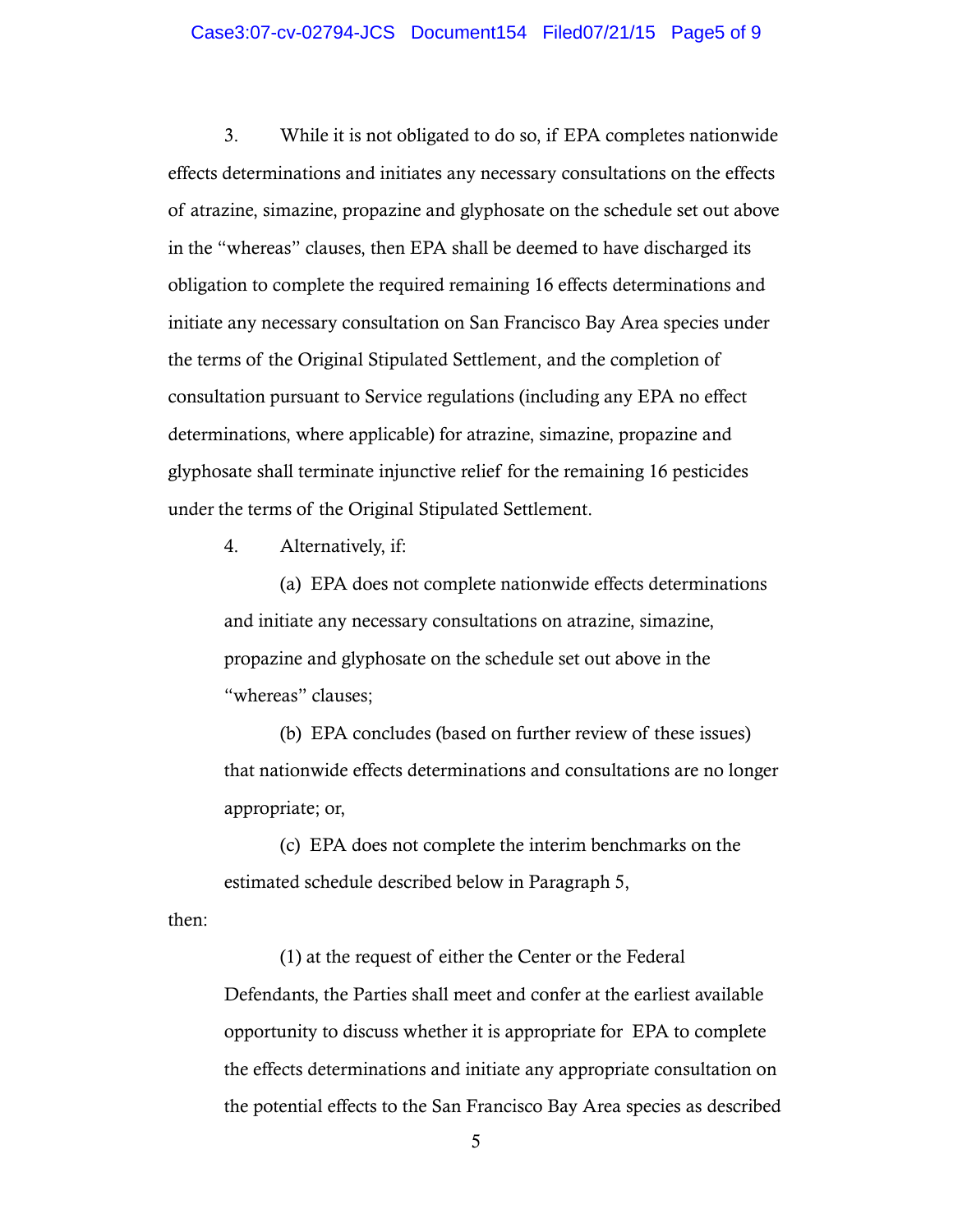in Section 2 of the Original Stipulated Settlement and, if so, to discuss an appropriate revised schedule for those consultations based on the schedule set out in Section 2 of the Original Stipulated Settlement; and,

 schedule within thirty (30) days of any such meeting and conference, either party may petition the Court to resolve the dispute and set a schedule for the remaining effects determinations on the potential effects of the remaining pesticides on the San Francisco Bay Area species as described in Section 2 of the Original Stipulated Settlement. (2) if the Parties are unable to reach agreement on that revised

 shall provide the Center and Intervenor-Defendants with an estimated schedule for completing interim benchmarks as part of completing the nationwide effects determinations described above in the "whereas" clauses for atrazine, simazine, propazine and glyphosate. That schedule will include estimated dates for draft effects determinations and comment periods (if applicable) for each of these pesticides. The parties recognize that this schedule will be a good faith estimate as of the date that it is provided, but that the schedule may be subject to change (based on factors including, but not limited to, variations in the estimated dates for data submission and unanticipated legal obligations), and that, as stated above in Paragraph 2, this schedule will not be binding or enforceable by the Court. 5. Within 30 days of the Court's approval of this Stipulation, EPA

 Stipulation, EPA shall provide the Center and Intervenor-Defendants with an update by conference call every four months describing the status of EPA's and the Services' efforts to address the NAS report, which may include processes and methodologies other than those specified in the Interim 6. Starting from the date of the Court's approval of this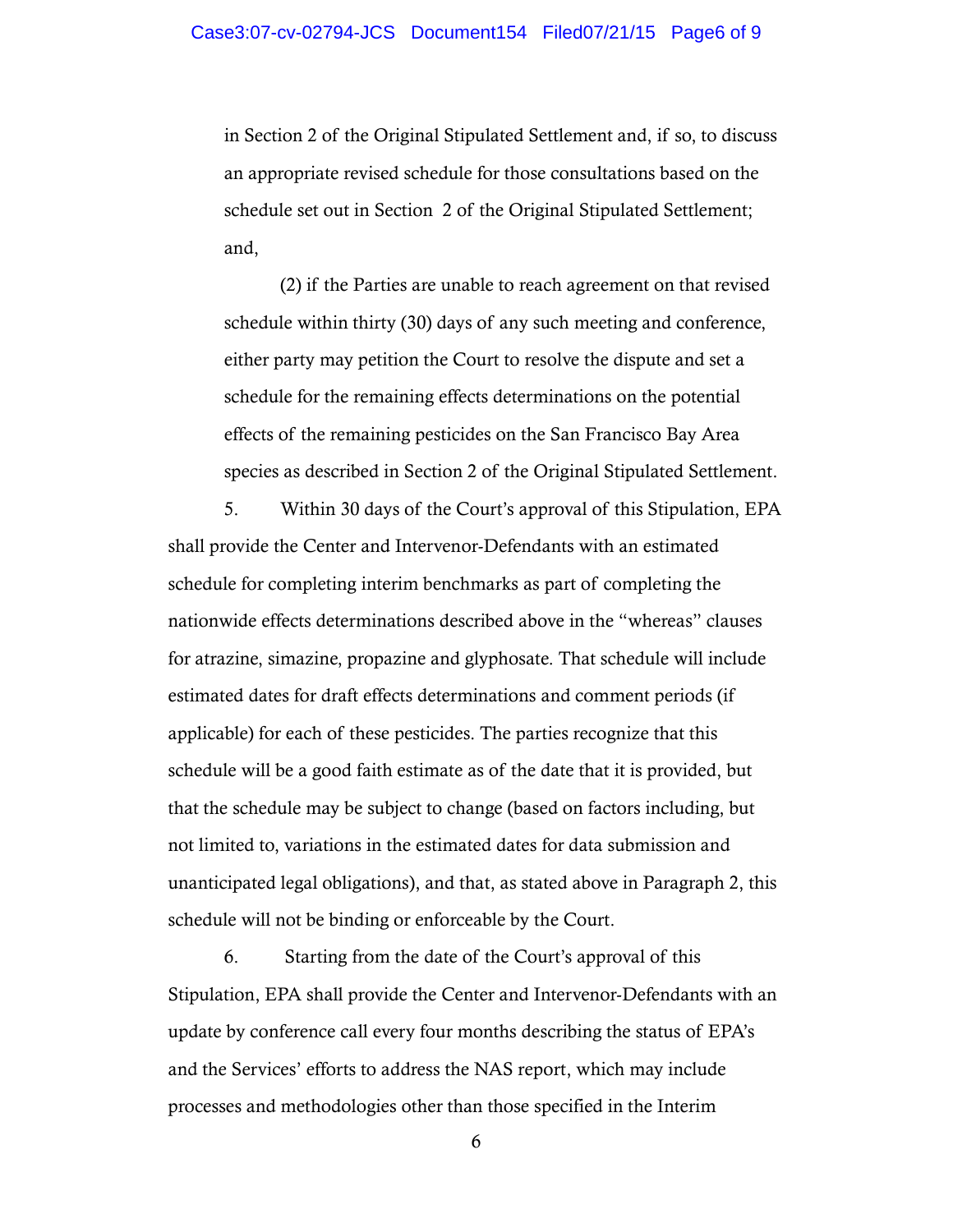## Case3:07-cv-02794-JCS Document154 Filed07/21/15 Page7 of 9

 Approaches, and of the effects determinations on atrazine, simazine, propazine and glyphosate. At the Federal Government's discretion, these calls may be combined with the conference calls required by Paragraph 6 of the July 28, 2014 Stipulation Amending Original Settlement and Order in  *Center for Biological Diversity v. U.S. Fish and Wildlife Service, et al.*, No. 3:11-cv-5108 (JSW).

 shall include the full text of this Stipulation in a clearly marked section of its Office of Pesticide Programs website. EPA shall also ensure that publicly- available documents associated with the nationwide consultation processes for atrazine, simazine, propazine and glyphosate, as well as the pesticides that are subject to this case, including preliminary risk assessments, biological evaluations, draft biological opinions, and proposed decisions that are subject to public comment, are posted on an easily accessible government website within 14 days of the date they become publicly available. 7. Within 30 days of the Court's approval of this Stipulation, EPA

 8. Provisions of the Original Stipulated Settlement that are not directly amended by this Stipulation shall remain in effect.

 as evidence in litigation or in any other context. 9. This Stipulation has no precedential value and shall not be used

 **PURSUANT TO THIS STIPULATION, IT IS ORDERED** that the Original Stipulated Settlement executed by the Parties is hereby incorporated into this Order; and

 jurisdiction to enforce this Order and the terms of the Original Stipulated Settlement herein consistent with the terms of that agreement. **IT IS FURTHER ORDERED** that this Court shall have continuing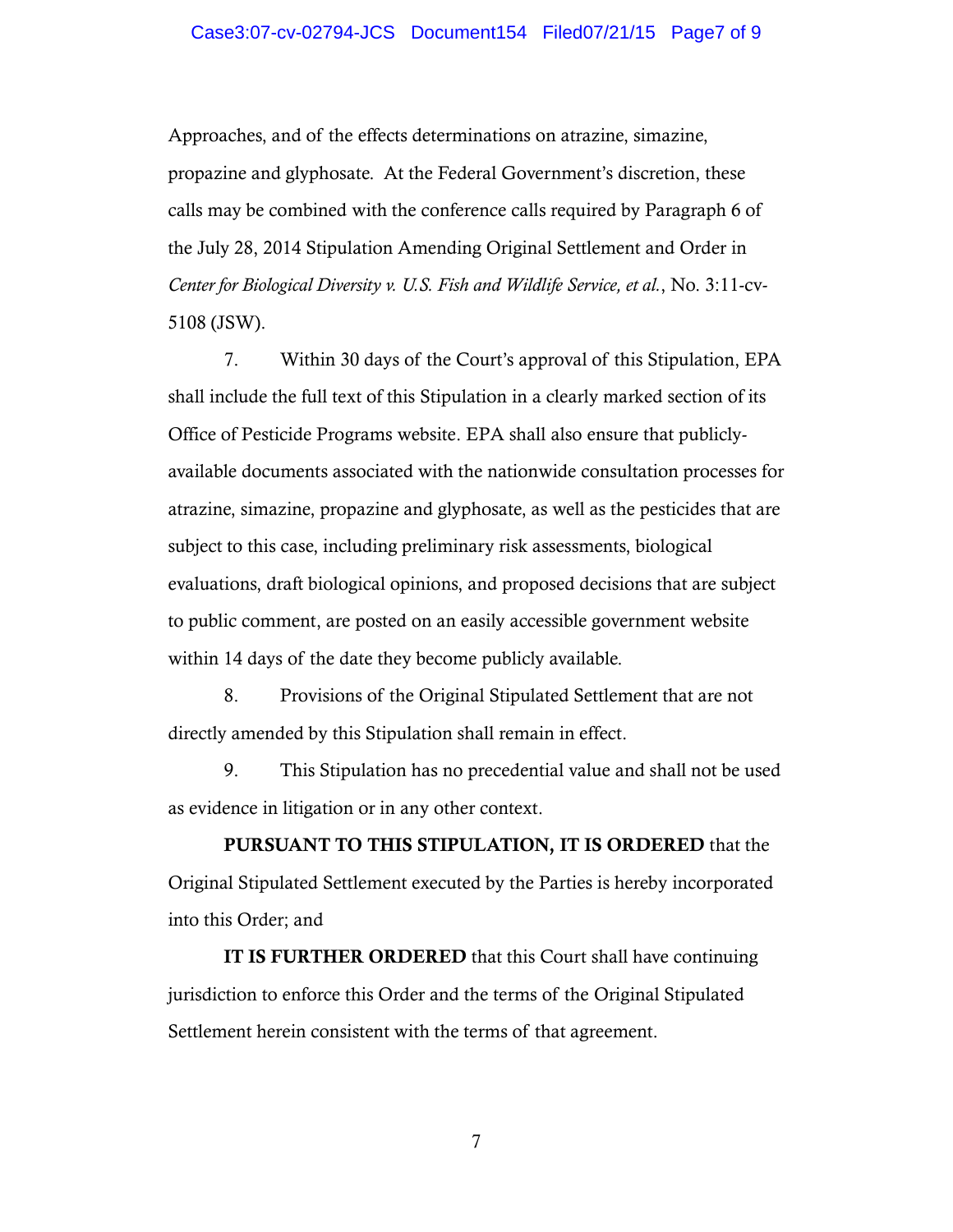Dated: July 21, 2015

Respectfully submitted,

 JOHN C. CRUDEN United States Department of Justice Environment & Natural Resources Division S. JAY GOVINDAN, Assistant Section Chief Assistant Attorney General SETH M. BARSKY, Section Chief

*/s/ J. Brett Grosko* 

 J. BRETT GROSKO, Trial Attorney Wildlife & Marine Resources Section P.O. Box 7611, Washington D.C. 20044

 $\overline{\phantom{a}}$  , where  $\overline{\phantom{a}}$  , where  $\overline{\phantom{a}}$  ,  $\overline{\phantom{a}}$  ,  $\overline{\phantom{a}}$  ,  $\overline{\phantom{a}}$  ,  $\overline{\phantom{a}}$  ,  $\overline{\phantom{a}}$  ,  $\overline{\phantom{a}}$  ,  $\overline{\phantom{a}}$  ,  $\overline{\phantom{a}}$  ,  $\overline{\phantom{a}}$  ,  $\overline{\phantom{a}}$  ,  $\overline{\phantom{a}}$  ,  $\overline{\phantom{a}}$  ,

COUNSEL FOR DEFENDANTS

 */s/ Collette Adkins Giese* (with permission)**\_\_\_\_** COLLETTE ADKINS GIESE (MN Bar # 035059X) JUSTIN AUGUSTINE (CA Bar # 235561) San Francisco, CA 94104 CENTER FOR BIOLOGICAL DIVERSITY 351 California Street, Suite 600 Telephone: (415) 436-9682 Facsimile: (415) 436-9683 [jaugustine@biologicaldiversity.org](mailto:jaugustine@biologicaldiversity.org) 

[cadkinsgiese@biologicaldiversity.org](mailto:cadkinsgiese@biologicaldiversity.org) 

ATTORNEYS FOR PLAINTIFF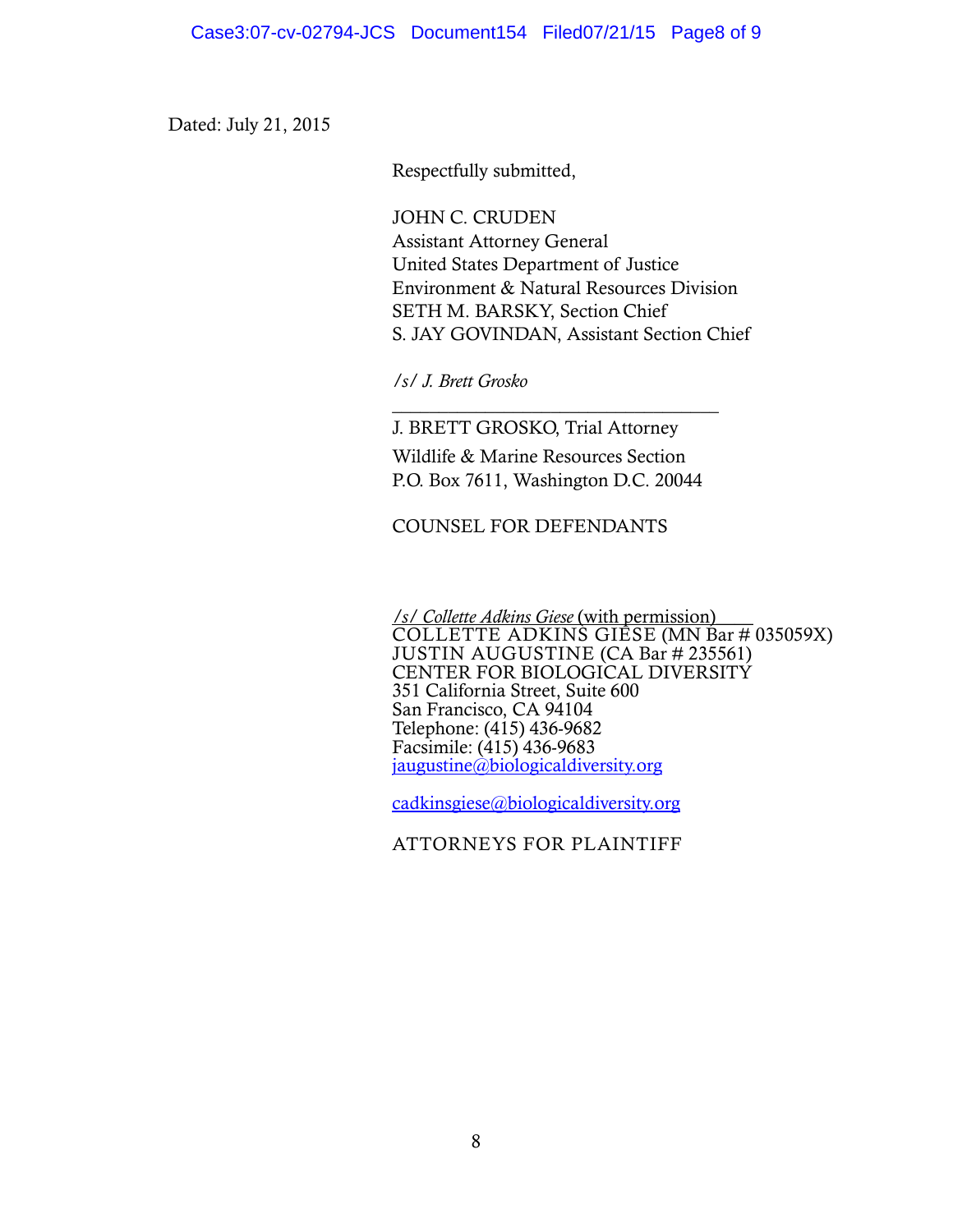# CERTIFICATE OF SERVICE

 I hereby certify that on July 21, 2015, I electronically filed the foregoing with the Clerk of the Court using the CM/ECF system, which will send notification of such to the attorneys of record.

*/s/ J. Brett Grosko* 

 $\overline{\phantom{a}}$  , where  $\overline{\phantom{a}}$  , where  $\overline{\phantom{a}}$  ,  $\overline{\phantom{a}}$  ,  $\overline{\phantom{a}}$  ,  $\overline{\phantom{a}}$  ,  $\overline{\phantom{a}}$  ,  $\overline{\phantom{a}}$  ,  $\overline{\phantom{a}}$  ,  $\overline{\phantom{a}}$  ,  $\overline{\phantom{a}}$  ,  $\overline{\phantom{a}}$  ,  $\overline{\phantom{a}}$  ,  $\overline{\phantom{a}}$  ,  $\overline{\phantom{a}}$  , J. BRETT GROSKO